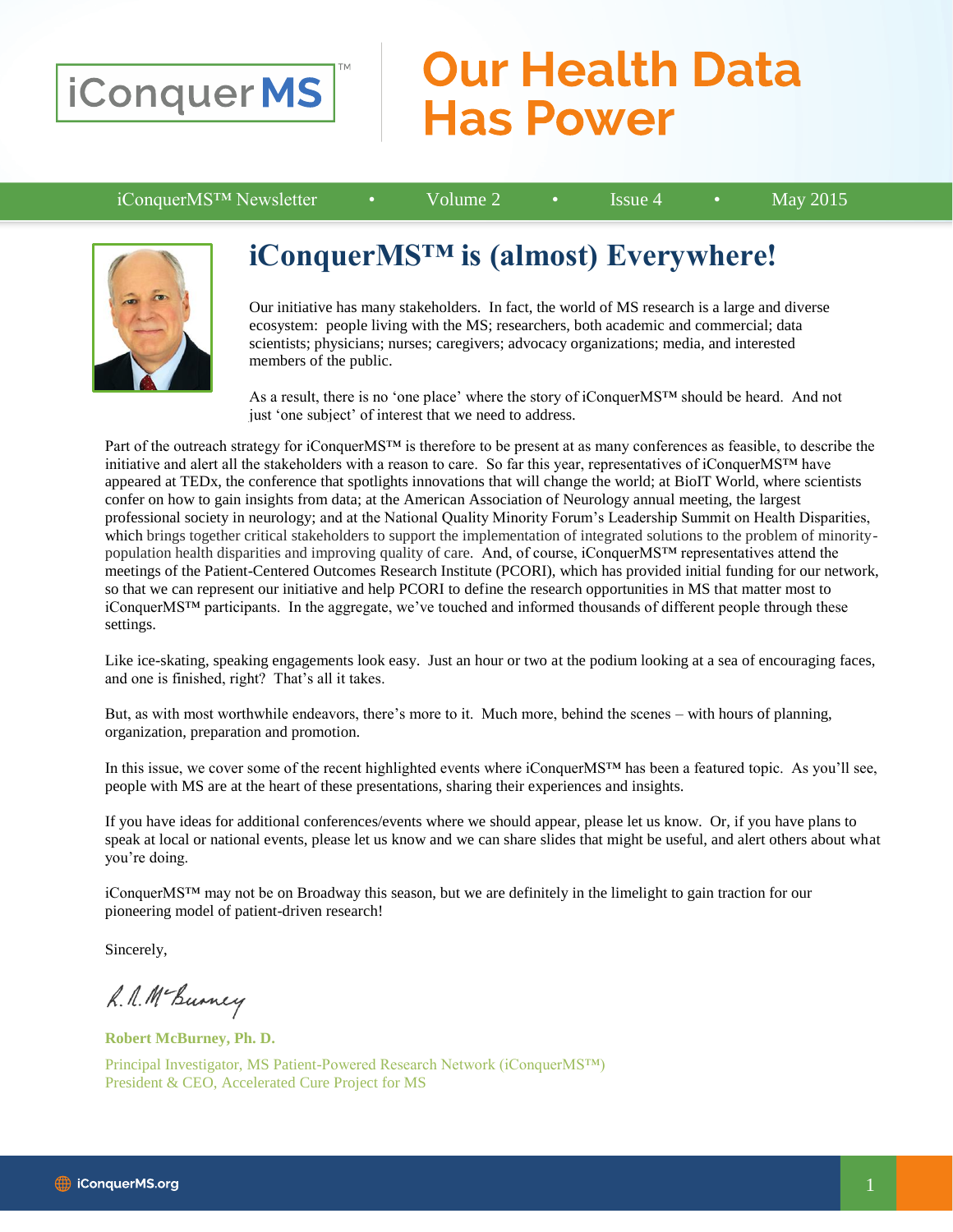# iConquerMS

## **"I Feel a Sense of Responsibility…"**

**An Interview with Stephanie Butler**

**Q:** The diagnosis of multiple sclerosis seems to have changed your view of the world and your own opportunities. In what way did all that unfold?

**Stephanie:** Well, in some ways my career has been a complete deviation from where I intended, and in other ways it's been totally aligned and natural, since I was already a neurological nurse when I was diagnosed. While I was in the hospital as an MS *patient*, I realized that I was becoming more empathetic in my role as a *clinician*. And, it seemed to me that other patients might find that kind of empathy to be really helpful. That led to my decision to become an MS-certified nurse. Now, I'm finishing my master's degree to become a nurse practitioner.

**Q:** What's your vision of what patient-powered research means, and the role individuals living with MS can play in building knowledge about the disease?

**Stephanie:** My vision involves mobilizing the younger population to participate. After all, who has more to gain than a young patient? And through that participation, we can accelerate research, and down the line, cure the disease. I believe that we should feel a sense of responsibility to participate. I'd even argue that it's an *obligation* for everyone in the community – you and your parents and your kids – to all get involved. I also think this is a two-way street with researchers – every researcher I've met is really excited about the idea of more patient involvement.

**Q:** How do you see the patient/researcher relationship evolving?

**Stephanie**: I believe we need more open communications between researcher and patient. Right now, 'research' is sort of an abstract concept for most of us. So we need a one-to-one dialogue that humanizes researchers and provides us with more understanding than just reading a published paper. I remember that I was at a public policy conference where there were researchers and we patients posed questions directly to them, and suddenly there was real electricity in the room! And that goes both ways, because one of the researchers subsequently said: "I went back to my lab afterwards, totally energized, and I plan to work even harder!"

**Q:** What's of special interest for you about iConquerMS™?

**Stephanie:** All the data that is getting collected is itself interesting. It's exciting for me to know more about who has MS….where they are located in the country…what we look like as a population…and so on. Potentially, researchers can identify trends that are new in these data. We're hoping to reach the target enrollment of 20,000 people living with MS, to make the 'big data' as useful as possible. I believe that iConquerMS™ will also make researchers more aware of the issues we face as patients.

Professionally, as a nurse practitioner, I want to be more involved in research, and I want to spread the word to patients about research involvement. I plan to discuss with patients the potential for empowerment through activism: in other words, how what's going on with them can help the larger research community and contribute to finding answers.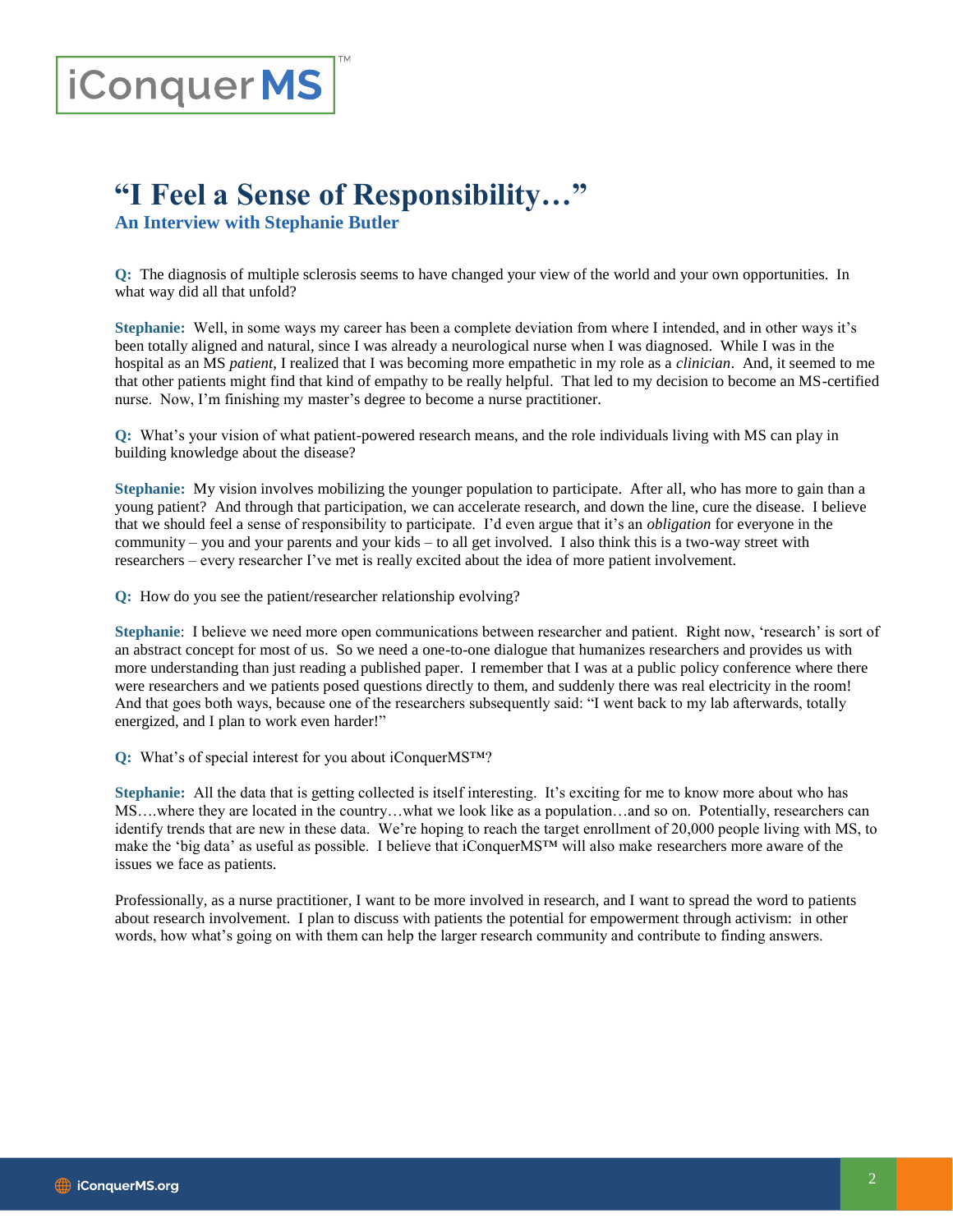# iConquerMS

## **"I Feel a Sense of Responsibility…"**

(continued)

**Q:** What's your take-home message for others living with MS?

**Stephanie:** Be involved. Have a sense of responsibility. And have a shift in mentality from "why me?" to "what's next and how do I help?" People with MS don't realize the power they have to be part of the solution!



*Stephanie Butler is a Neurosurgical ICU nurse who was diagnosed with multiple sclerosis at the age of 25. Shortly after being diagnosed, Stephanie realized that she could use her experiences as a patient to make a difference in the lives of others. She earned her certification as a Multiple Sclerosis Certified Nurse and started working in an MS Center. Her blog, [www.justkeepsmyelin.com,](www.justkeepsmyelin.com) offers a unique perspective on multiple sclerosis from both a healthcare provider's point of view, and through the eyes of a person living with the disease every day. Stephanie serves on the Membership Committee of iConquerMS™. Watch Stephanie's TEDx talk [here.](https://www.youtube.com/watch?v=zuLOT6GsAxw)*

## **Patient-Driven Data-Enabled Research: How Will it Work?**

The iConquerMS™ initiative has appointed a Research Committee, comprised of research experts and people living with the disease with knowledge of research. The Research Committee's role is to develop policies and oversee the process by which research proposals are received, reviewed, planned, approved and implemented.

As word spreads about iConquerMS™, research proposals are already being submitted from the MS research community. We are really excited that over 60 research topics have already been suggested from the network participants.

Criteria for approval and priority are as follows:

- Research has a focus on topic $(s)$  important to people with MS
- Research proposal has been developed with input from people with MS
- Research is scientifically rigorous
- Research is feasible
- Research leverages data from other PCORnet partners

As proposals are approved and get underway, a listing of Research Projects Currently Underway will be posted to [www.iConquerMS.org.](http://www.iconquerms.org/)